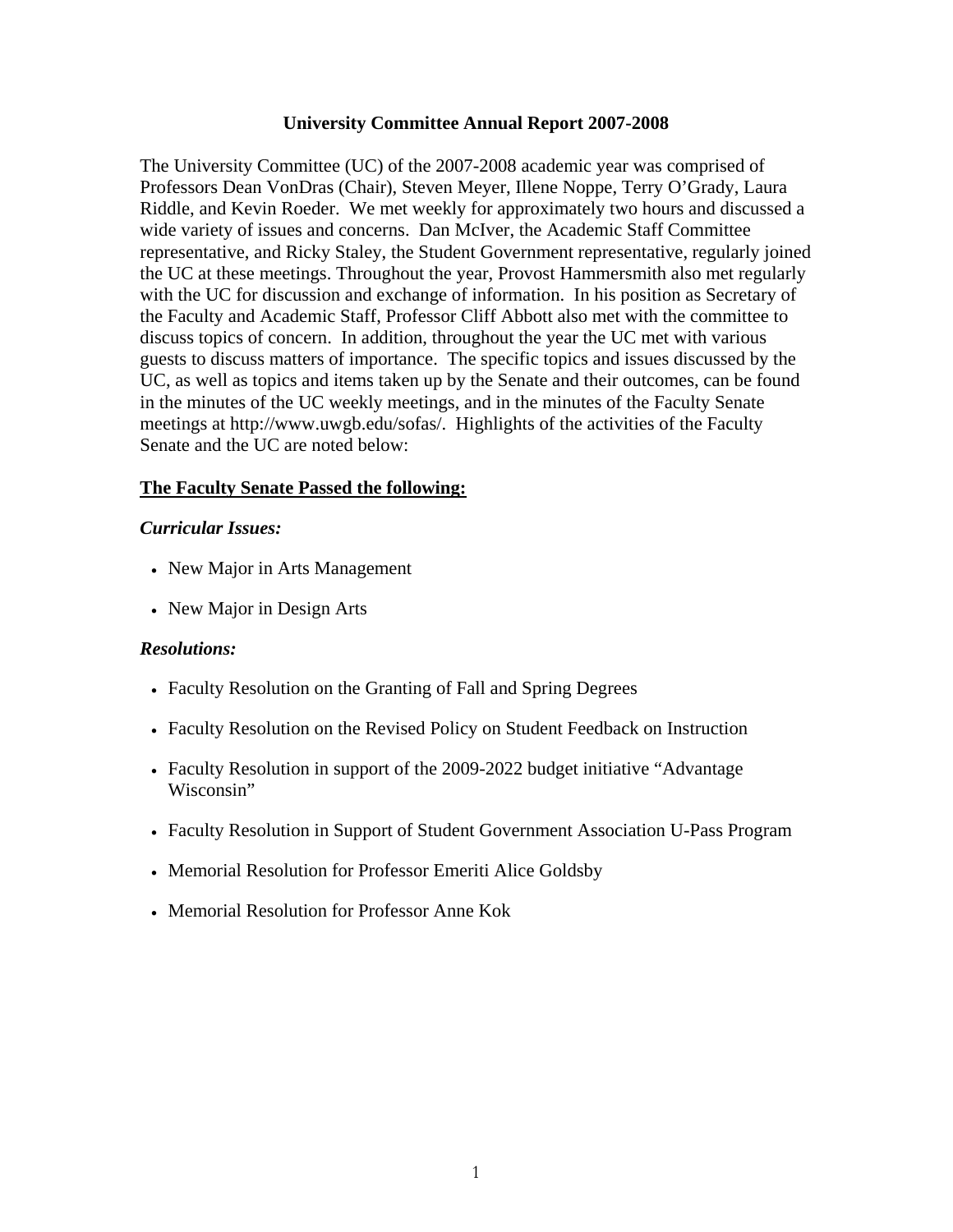# *Code Changes:*

- Code change effecting the recusal of members of the Committee of Six Full Professors and Personnel Council
- Code changes that, a) clarified the relationship of the Academic Affairs Council and General Education Council to the Faculty and the Faculty Senate; b) clarified that the intent of the term "recommendation" to mean "approved"; and, c) delineated an appeal process for decisions made by the Academic Affairs Council and the General Education Council.
- Code change delineating the responsibilities and duties of interdisciplinary unit chairpersons, indicating that the chairperson has leadership responsibilities to approve, schedule, and staff courses, subject to negotiation with other interdisciplinary units, relevant disciplines and programs.

### *Other:*

- In closed session met to discuss the awarding of honorary degrees.
- Approved the slate of nominees for faculty elective committees.

### *Issues and Topics Presented to Senate with Action to be taken in 2008-2009:*

- Issues regarding alignment and support for programs that bridge interdisciplinary units.
- Updating the Curriculum Planning and Procedures Guide.
- Revising and reforming Program Review procedures.

### *Senate Discussion Items – Action not required:*

- Instituted a process for faculty administrator evaluations and gained the approval of the Chancellor to begin the evaluations in 2008-2009.
- Held a Faculty Forum during the Senate meeting on the topic of the validity of the CCQs as indices of teaching effectiveness.
- Held a Faculty Forum during the Senate meeting on the topic of possible alignment of disciplinary and other programs with interdisciplinary units.
- Held a Faculty Forum during the Senate meeting on the topic of academic excellence.
- Held a Faculty Forum during the Senate meeting on the topic of Program Reviews.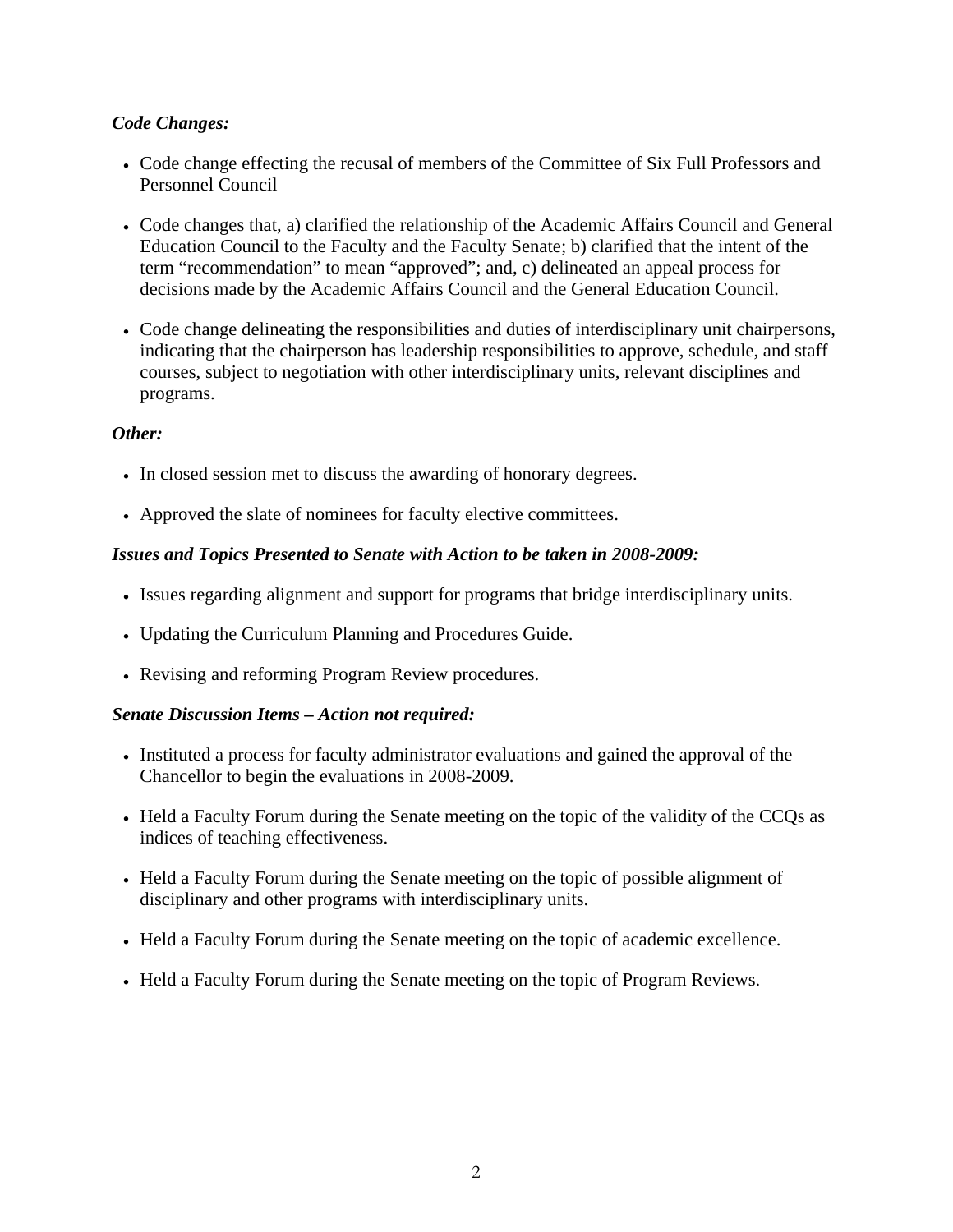# **University Committee Discussion and Actions:**

### *Committee and Personnel Issues:*

- Discussed and revised the charges of the Faculty Senate Planning and Budgeting Committee.
- Endorsed the establishment and naming of faculty to the Executive Committee of the Global Studies Minor.
- Provided names for the interim-Chancellor and interim-Provost positions.
- Nominated faculty to serve on the new Chancellor search committee.
- Replacement nominations were provided for the Committee on Rights and Responsibilities and the Senate Appointed committees.
- Asked that the Unit Chairs and Deans meet with UC representatives in discussion of unit alignment and budget matters.
- Discussed code changes effecting, a) the Committee of Six Full Professors and Personnel Council; b) Academic Affairs Council and General Education Council; and, C) responsibilities and duties of interdisciplinary unit chairs.
- Discussed the use of Emeritus Faculty on Executive Committees.
- Created an Administrator Evaluation Committee to serve for one-year at the discretion of the UC to assist in implementing evaluation of administrators.

### *Salary, Workload, Campus Climate Issues:*

- Discussed and provided response to System's inquiry concerning sick leave coverage.
- Continued to discuss with the Provost issues regarding internal (local campus) inequities in faculty salaries, and concerns for salary compression and inversion.
- Provided a recommendation to the Chancellor regarding the distribution of the Chancellor's 10% discretionary fund.
- Discussed payment for courses taught in the summer session and asked the Deans to address this issue.
- Discussed campus traffic safety and a report provided by Public Safety.
- Discussed and requested for a weekly common hour in the 14-week calendar.
- Discussed and suggested refinements in the employee tuition assistance policy.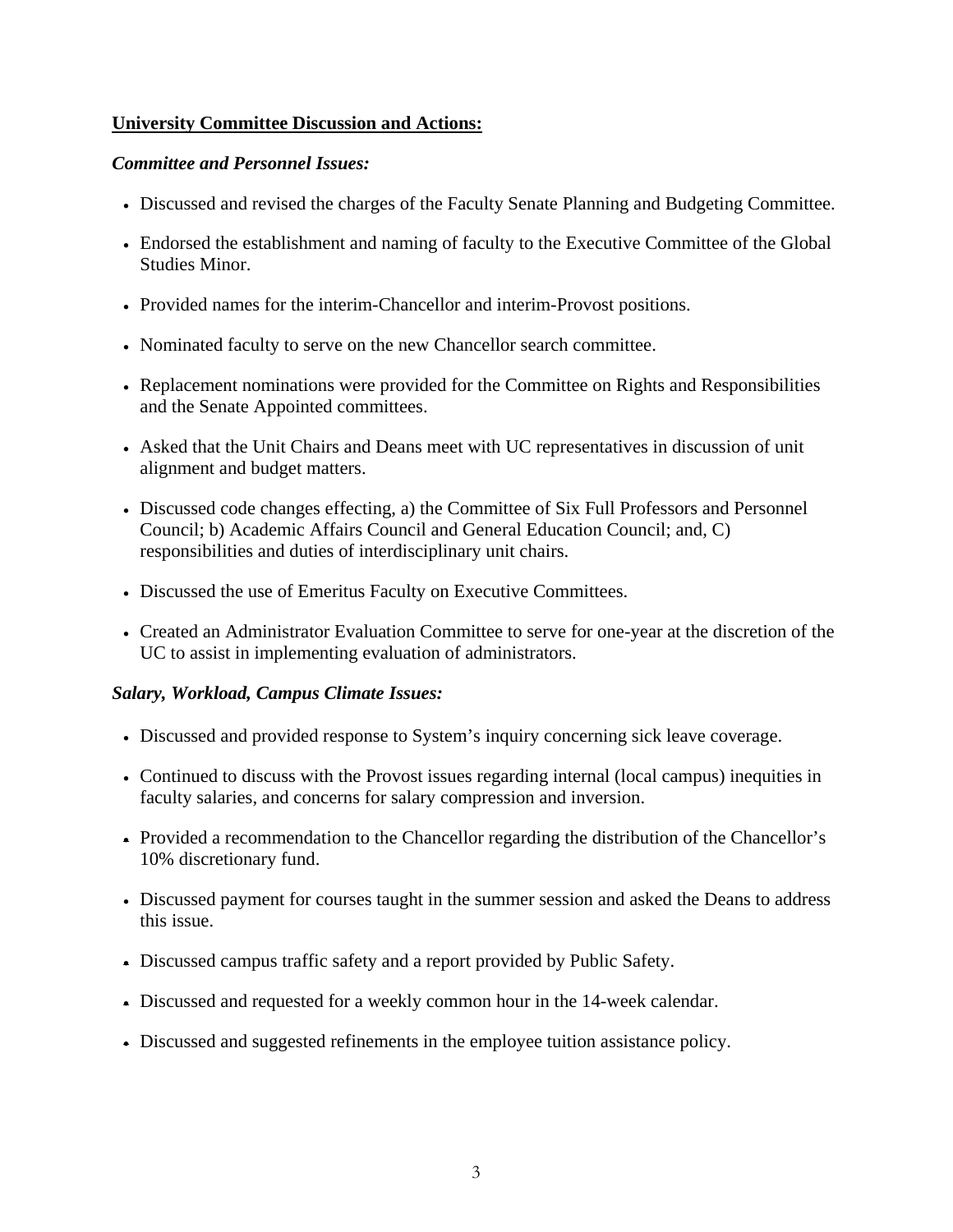### *Governance and Curricular Issues:*

- Discussed and requested of the Provost the creation of an informational web site that makes the campus planning and budgeting more transparent.
- Discussed the advisability of providing a contextualized GPA on transcripts.
- Discussed alignment of major and minor programs with interdisciplinary units.
- Discussed possible ways to reform and revise Program Reviews.
- Discussed and suggested updating and revising the Curriculum Planning and Procedure Guide.
- Discussed the establishment of an Executive Committee for the Global Studies Minor.
- Discussed procedures and implementation of the timeline for administrator evaluations.
- Discussed and requested a reporting of students with low standing to program chairs.
- Discussed the use of clickers as a method of voting in the Senate.

### *Campus Wide Issues:*

- Discussed procedures for faculty evaluation of administrators.
- Discussed student feedback of teaching and the CCQ instrument.
- Discussed and suggested a multifaceted approach to assessing teaching effectiveness.
- Most of the UC met with the Higher Education Commission during accreditation.
- Discussed the new MLLO initiative that focuses on mission level student learning.
- Discussed and commented on campus planning and budget issues.
- Discussed and suggested opportunities for professional training programs addressing sexual harassment, ethical behavior, cultural competency and diversity, etc.
- Discussed System efforts to formalize the role of Faculty and Staff Representatives.
- Discussed and endorsed the U-Pass initiative of the Student Government.
- Discussed and endorsed the initiatives of the library to provide greater access to e-journals.